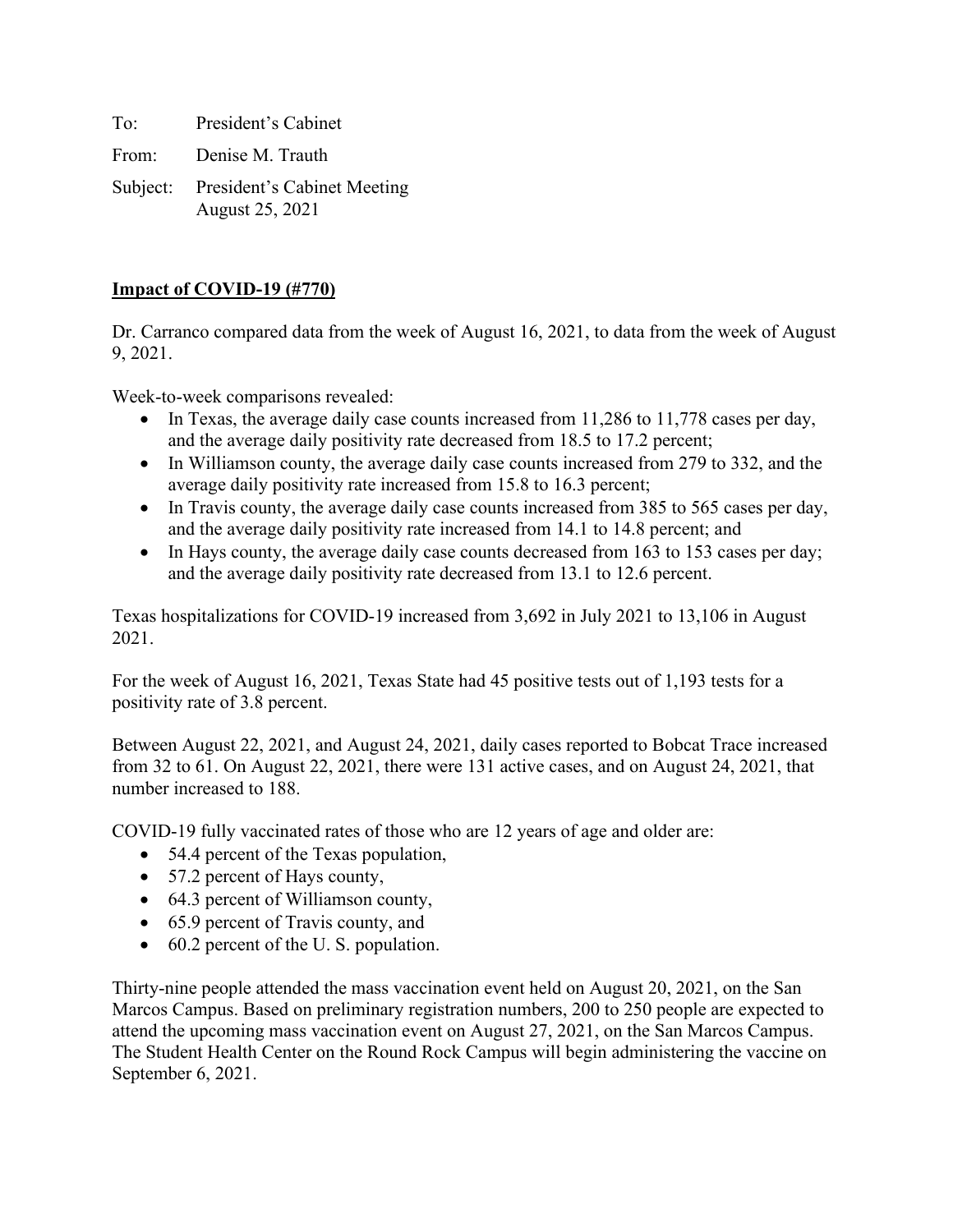One of the primary metrics for targeted interventions on the Texas State Campuses is assessing whether multiple cases in a classroom, office, or residence hall are linked. Besides roommate-toroommate transmission, no other linked cases in these spaces have been identified. For example, 120 students who live on campus are in isolation/quarantine. Contact tracing has revealed no clustering (no evidence that these cases are linked and mass transmission occurred).

At present, nine contact tracers are actively working cases, five additional contact tracers are being trained, and more are being hired, with the goal of having 20 contract tracers on staff in the next few weeks. At this time, the contact tracers are able to contact trace most cases within 24 hours, and all within 48 hours. Given the current trend of escalating daily case counts, Dr. Carranco reported that the Hays County Health Department has focused its efforts on contact tracing positive cases that present a higher risk of transmission. By meeting time, Texas State is able to contact trace all reported cases.

Dr. Carranco reviewed Texas State's contract tracing protocol. The primary goal is to contact all close contacts within 24 hours. Dr. Carranco discussed changes in the contact tracing protocol. To strengthen notification efforts, Dr. Carranco proposed implementation of a risk assessment. For example, when a student reports to Bobcat Trace, faculty and students in the classes that the student attended will be notified. Though they will not be asked to quarantine, they will be asked to monitor symptoms and get tested.

Employees who believe that they have come in contact with a positive case, should not make independent decisions as to whether to quarantine. They should promptly report to Bobcat Trace and wait for instruction. Employees who receive an email notification from Bobcat Trace to isolate/quarantine, should forward the email notification to their supervisor.

Testing remains an important mitigating strategy. Dr. Carranco is working to identify a second location to double Texas State's testing capacity. Curative, Inc., is using an Abbott test, which is an FDA-approved PCR test.

Dr. Carranco discussed the pros and cons of over-the-counter antigen tests currently available in pharmacies. They are good rapid tests for detecting if someone is currently contagious; however, they are less reliable at early onset of the disease and late in the disease. Therefore, they have a higher false negative rate.

## **Future Articles in Hillviews (#643)**

Dr. Breier and guest Ms. Sandy Pantlik, Assistant Vice President for Communications, discussed the budget for the fall 2021 Hillviews.

# **Communications After Action Report to Cabinet: Winter Storm Uri**

Dr. Breier and guests Ms. Sandy Pantlik and Mr. Elias Martinez, Assistant Vice President for University Marketing, provided an update on the University Communications and University Marketing After Action Report for winter storm Uri in February 2021. The report included a